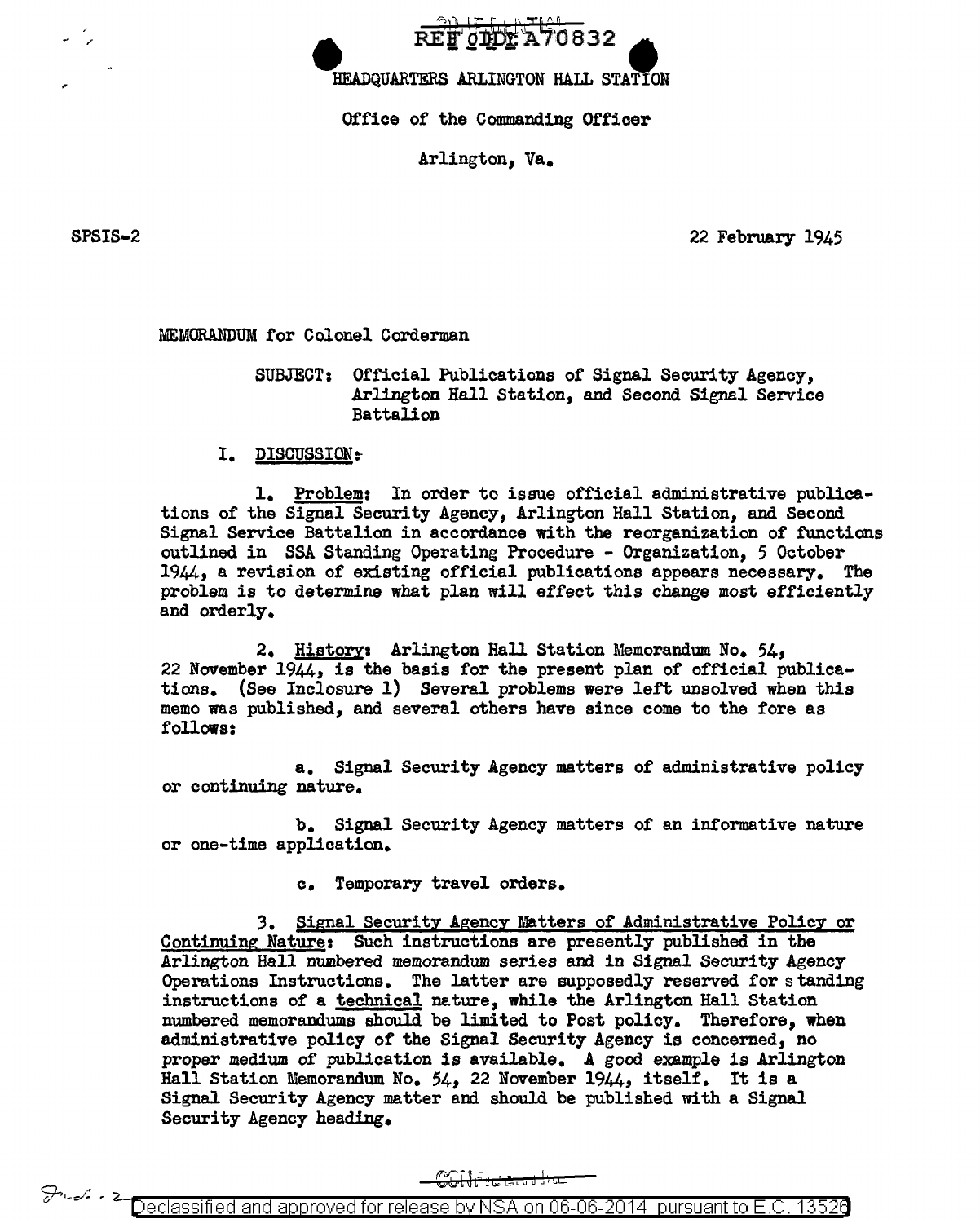

SPSIS-2 22 February 1945

4. Signal Security Agency Matters of an Informative Nature or One-time Application: Such instructions are presently published in the Arlington Hall Station unnumbered memorandum series, or in unnumbered memorandums under a Signal Security Agency heading. In the latter event, such publication is unauthorized by existing regulations but has been resorted to because of a lack of a better medium. An unnumbered memorandum from Headquarters, Arlington Hall Station should be limited to Post functions. Therefore, when Signal Security Agency items of information or one-time application are to be published, no proper medium of publication is available.

5. Temporary Travel Orders: Authority to issue temporary travel orders is delegated to the Signal Security Agency and the Second Signal Service Battalion. At present, Signal Security Agency trayel orders are issued in Arlington Hall Station Special Orders (officers) and Letter Orders {civilians). It would appear more appropriate to issue these under Signal Security Agency heading.

6. Policy Concerning Publication of Instructionst It is highly desirable to keep the number and types of official publications at a minimum. It is also desirable that one office be held accountable for the proper administration and clearance of all official orders in order to maintain uniformity of publication standards. An order published by one medium should be amended or rescinded only by an order of the same type. Each order should be published in an established category. This necessitates control by only one office, with authority to act.

7. Administrative and Organizational Problems Involved in Any Change: The existing problems have arisen because of a lack of authorized administrative facilities within the Signal Security Agency at a level above the Division and Branches which would normally assume these publication responsibilities. The responsibility for official publications should be held in the Office of the Commanding Officer in a position comparable to an Executive Officer or Adjutant.

### 8. Conclusions:

a. That a reorganization of official publications between the Signal Security Agency and Headquarters, Arlington Hall Station is necessary.

b. That the responsibility for official publications be assigned to an existing or new position in the Office of the Commanding Officer, Signal Security Agency.

#### II. ACTION RECOMMENDED:

1. That the publications, their functions, and the authenti-

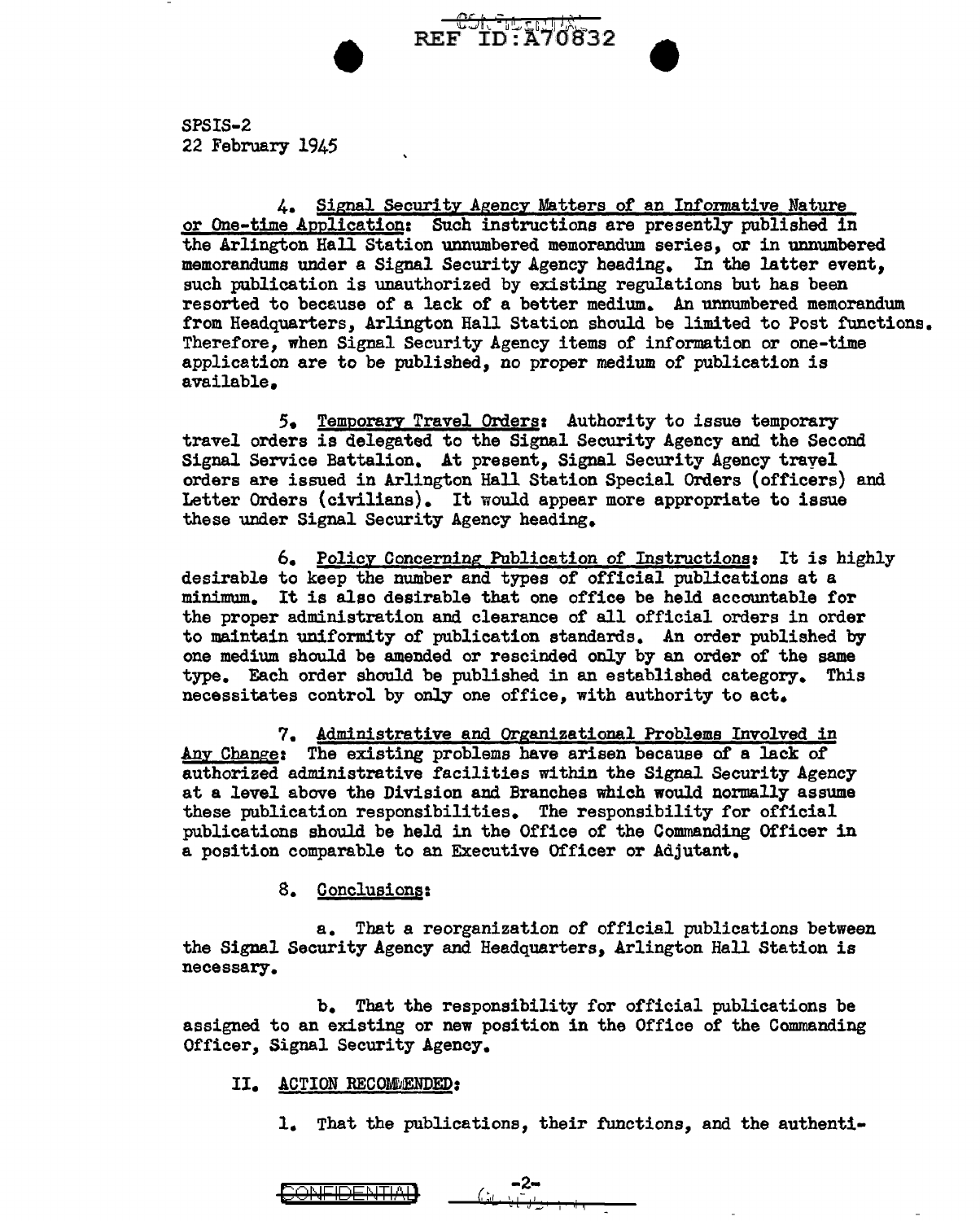

SPSIS-2 22 February 1945

eating offices contained in Inclosure 2 be approved.

2. That a position of Adjutant be constituted in the Office of the Commanding Officer, Signal Security Agency.

*3.* That responsibility for all official administrative publications of the Signal Security Agency be assigned to the Adjutant, Signal Security Agency.

III. CONCURRENCES:

In case of non-concurrence with "Action Recommended," comments should be added as an inclosure.

Adjutant, AHS \_\_\_\_\_\_\_\_\_\_\_\_\_\_\_\_\_\_\_\_\_\_\_\_\_

Adm. Officer -~~----~----~--

Chief, Pers & Tng Div

Control Officer

- 2 Incls:
	- Incl 1 AHS Memo No. 54, 22 Nov 44 Incl 2 - List of official publications

سي - مستقرر المالية الأمريكية المالية المالية المريضة المالية المريضة المالية المريضة المريضة المريضة المريضة<br>مستقرر المريضة المريضة المريضة المريضة المريضة المريضة المريضة المريضة المريضة المريضة المريضة المريضة المريضة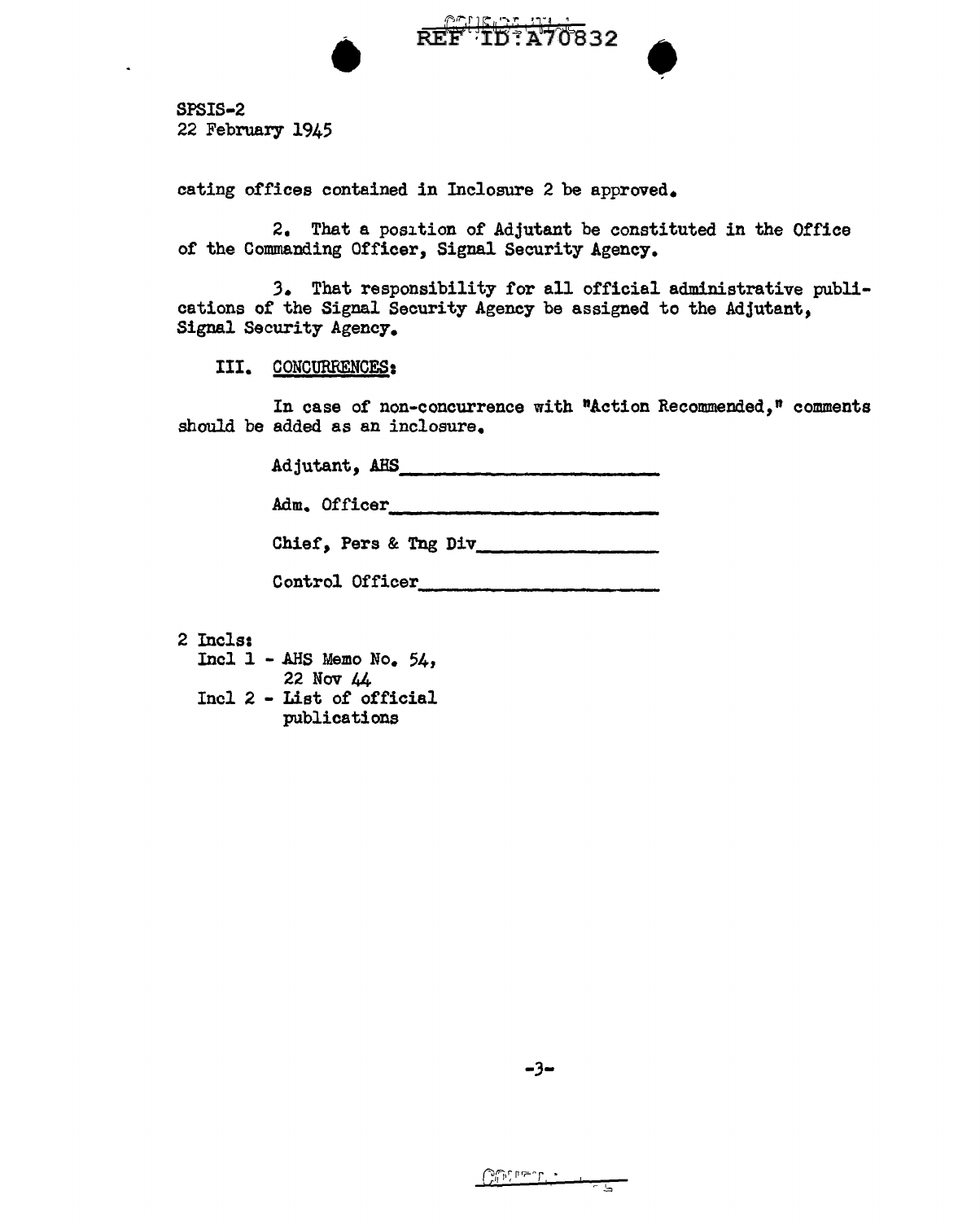## REF ID:A70832

# $0055000$  both  $-$

### SIGNAL SECURITY AGENCY Official Publications

 $\mathcal{E}$ 

| Type                             | <b>Purpose</b>                                                                                                                                                                             | Headquarters | Authority                    | Authenticating<br>Office            |
|----------------------------------|--------------------------------------------------------------------------------------------------------------------------------------------------------------------------------------------|--------------|------------------------------|-------------------------------------|
| Office Orders                    | Publication of orders concerning<br>assignment of officers, and<br>designation of personnel within<br>the Signal Security Agency.                                                          | <b>SSA</b>   | Commanding<br>Officer        | Adjutant, SSA*                      |
| Operations<br>Instructions       | A medium for dissemination of<br>technical information and<br>instruction to the operating<br>branches and activities of SSA                                                               | SSA          | Commanding<br>Officer        | Assistant Commandant,<br><b>SSA</b> |
| Numbered<br>Memoranda            | States matters of administrative<br>policy or continuing nature<br>of SSA.                                                                                                                 | <b>SSA</b>   | Commanding<br><b>Officer</b> | Adjutant, SSA*                      |
| Unnumbered<br>Memoranda          | States matters of a current<br>administrative nature or of<br>one-time application of SSA.                                                                                                 | <b>SSA</b>   | Commanding<br>Officer        | Adjutant, SSA*                      |
| Numbered<br>Letter Orders        | Temporary travel of officer<br>personnel of SSA and 2nd Sig.<br>Serv. Bn; temporary travel of<br>SSA civilian personnel; and<br>transfer of officers between<br>SSA and 2nd Sig. Serv. Bn. | <b>SSA</b>   | Commanding<br>Officer        | Adjutant, SSA*                      |
| <b>General</b><br>Orders         | Standing Regulations and<br>Procedures concerning Post<br>activities.                                                                                                                      | <b>AHS</b>   | Commanding<br>Officer        | Adjutant, AHS                       |
| Headquarters<br><b>Bulletins</b> | Official and unofficial matters<br>of current information or one-<br>time application.                                                                                                     | <b>AHS</b>   | Commanding                   | Adjutant, AHS                       |

<del>(2011). 11 - 11 - 11 - 11</del>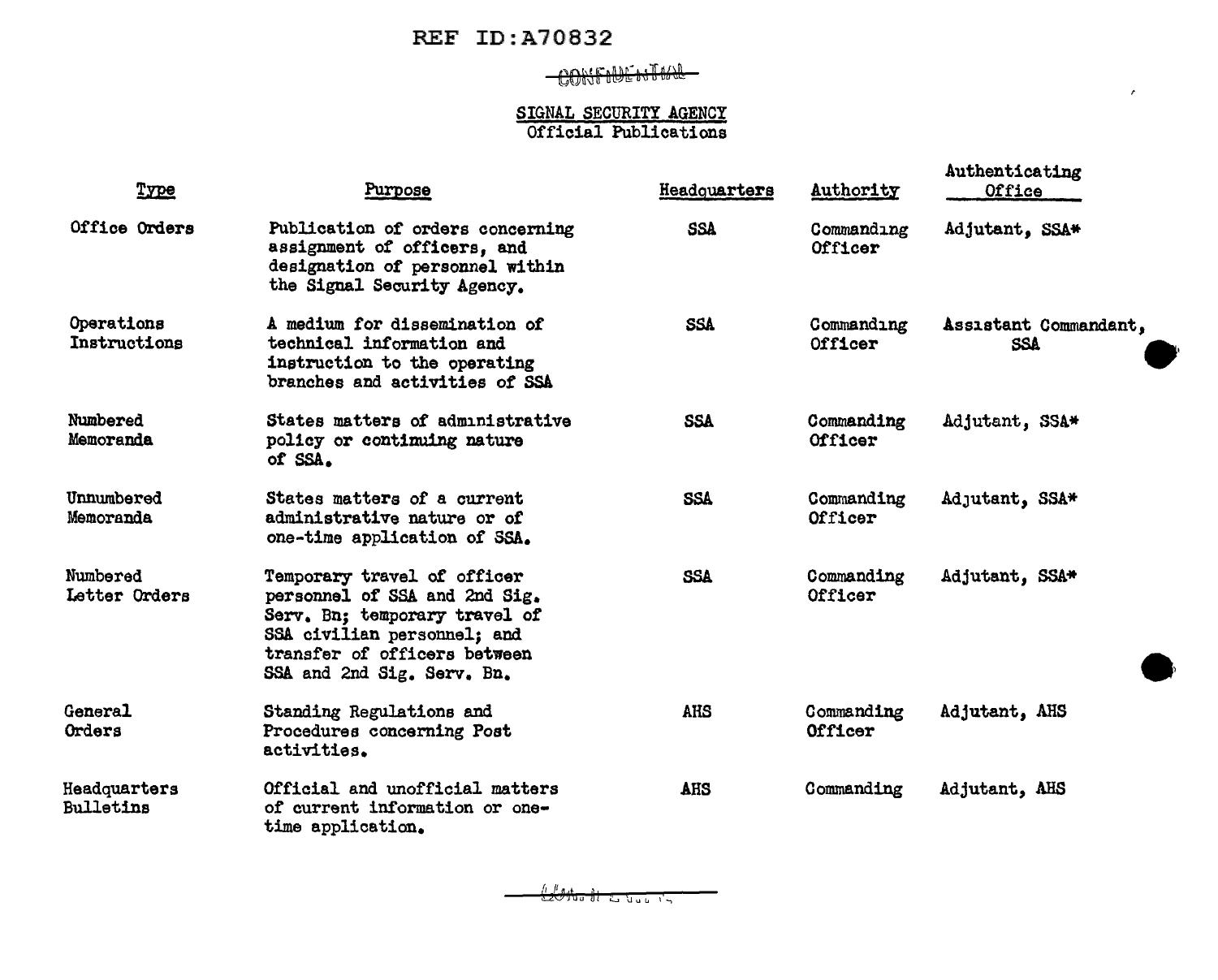### REF ID:A70832

## CONFIDENTIAL

 $\bullet$ 

 $\mathbf{l}_\mathrm{r}$  $\mathbf{I}_\parallel$  $\bar{\rm I}$ 

| Type                                   | Purpose                                                                                                                                                                                         | Headquarters                                | Authority             | Authenticating<br>Office                        | 么 |
|----------------------------------------|-------------------------------------------------------------------------------------------------------------------------------------------------------------------------------------------------|---------------------------------------------|-----------------------|-------------------------------------------------|---|
| Special Orders                         | Officer's leave, Post appointments,<br>AHS Board of Officers, appointment<br>of courts-martial, travel (when<br>authority delegated), etc.                                                      | <b>AHS</b>                                  | Commanding<br>Officer | Adjutant, AHS                                   |   |
| Special Courts-<br>Martial Orders      | Announces final action of Special<br>Courts-martial.                                                                                                                                            | AHS                                         | Commanding<br>Officer | Adjutant, AHS                                   |   |
| Post<br>Regulations                    | Compilation of all Regulations<br>and Standing Orders concerning Post<br>activities.                                                                                                            | AHS                                         | Commanding<br>Officer | Adjutant, AHS                                   |   |
| Special Orders                         | Includes data concerning transfer,<br>promotion, awards, and discharges<br>of enlisted personnel, and assign-<br>ment and designation of officer<br>personnel within the Battalion.             | 2nd Sig. Serv.<br>$Bn_{\bullet}$            | Commanding<br>Officer | Adjutant, 2nd<br>Sig. Serv. Bn.                 |   |
| Assignment and<br><b>Transfer Memo</b> | Assignment of enlisted personnel<br>between companies and/or branches at<br>Arlington Hall Station.                                                                                             | 2nd Sig. Serv. Commanding<br>$Bn_{\bullet}$ | Officer               | Asst. Adj.,<br>2nd Sig. Serv.<br>Bn.            |   |
| Daily Bulletin                         | Includes items of current information<br>such as Battalion events, duty<br>officer assignments, extracts of<br>current regulations and recreational<br>and news events, for enlisted personnel. | 2nd Sig. Serv.<br>Bn.                       | Commanding<br>Officer | Asst. Adj.,<br>2nd Sig. Serv.<br>$Bn_{\bullet}$ |   |

\* See Section II, "Action Recommended," basic communication.